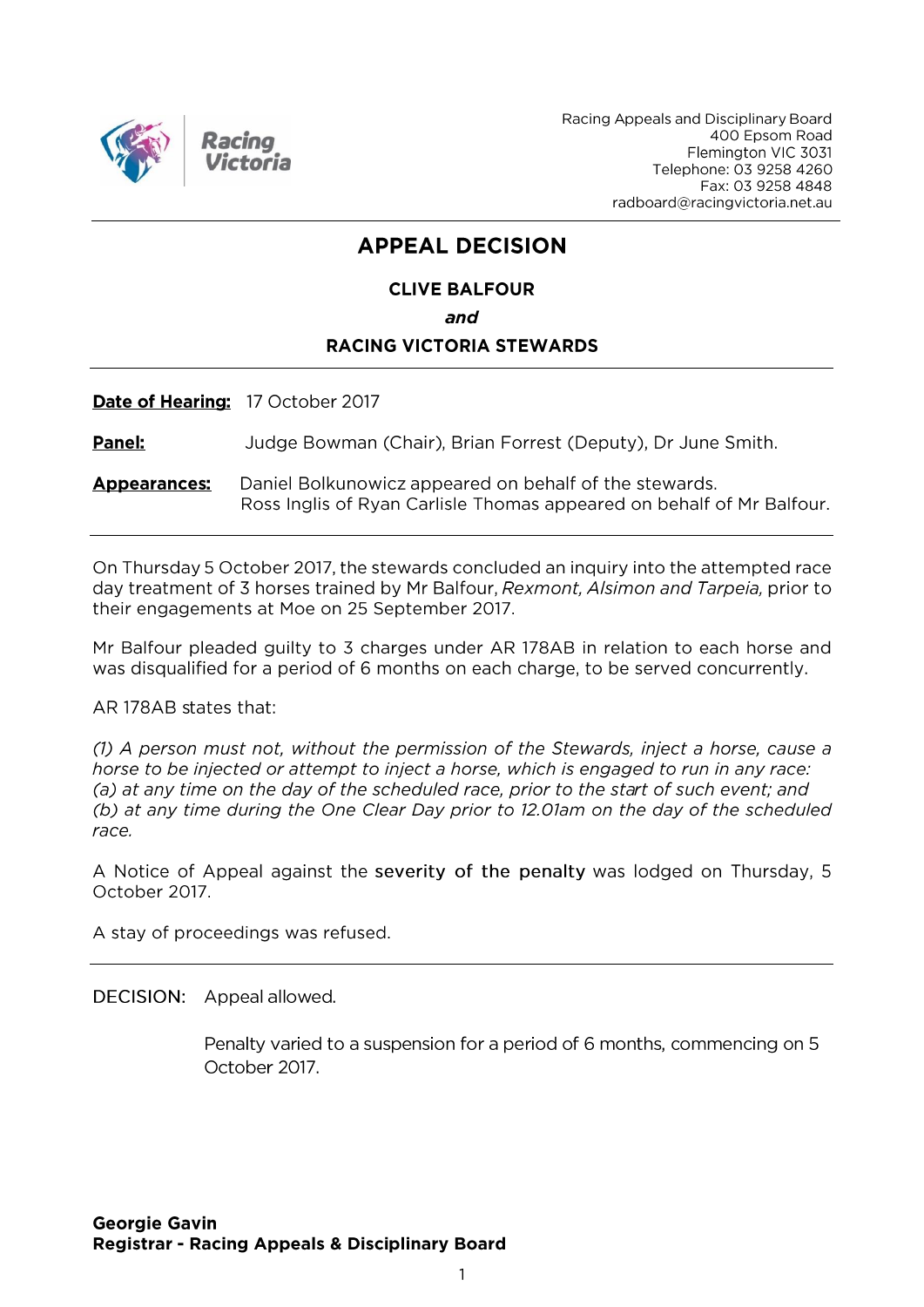# **TRANSCRIPT OF PROCEEDINGS**

# **RACING APPEALS AND DISCIPLINARY BOARD**

\_\_\_\_\_\_\_\_\_\_\_\_\_\_\_\_\_\_\_\_\_\_\_\_\_\_\_\_\_\_\_\_\_\_\_\_\_\_\_\_\_\_\_\_\_\_\_\_\_\_\_\_\_\_\_\_\_\_\_\_\_\_\_

**HIS HONOUR JUDGE J. BOWMAN, Chairman MR B. FORREST, Deputy Chairman DR J. SMITH**

#### **EXTRACT OF PROCEEDINGS**

**DECISION**

# **CLIVE BALFOUR**

**and**

# **RACING VICTORIA STEWARDS**

# **RACING VICTORIA CENTRE, FLEMINGTON**

# **TUESDAY, 17 OCTOBER 2017**

MR R. INGLIS (instructed by Ryan Carlisle Thomas) appeared on behalf of Mr C. Balfour

MR D. BOLKUNOWICZ appeared on behalf of the RVL Stewards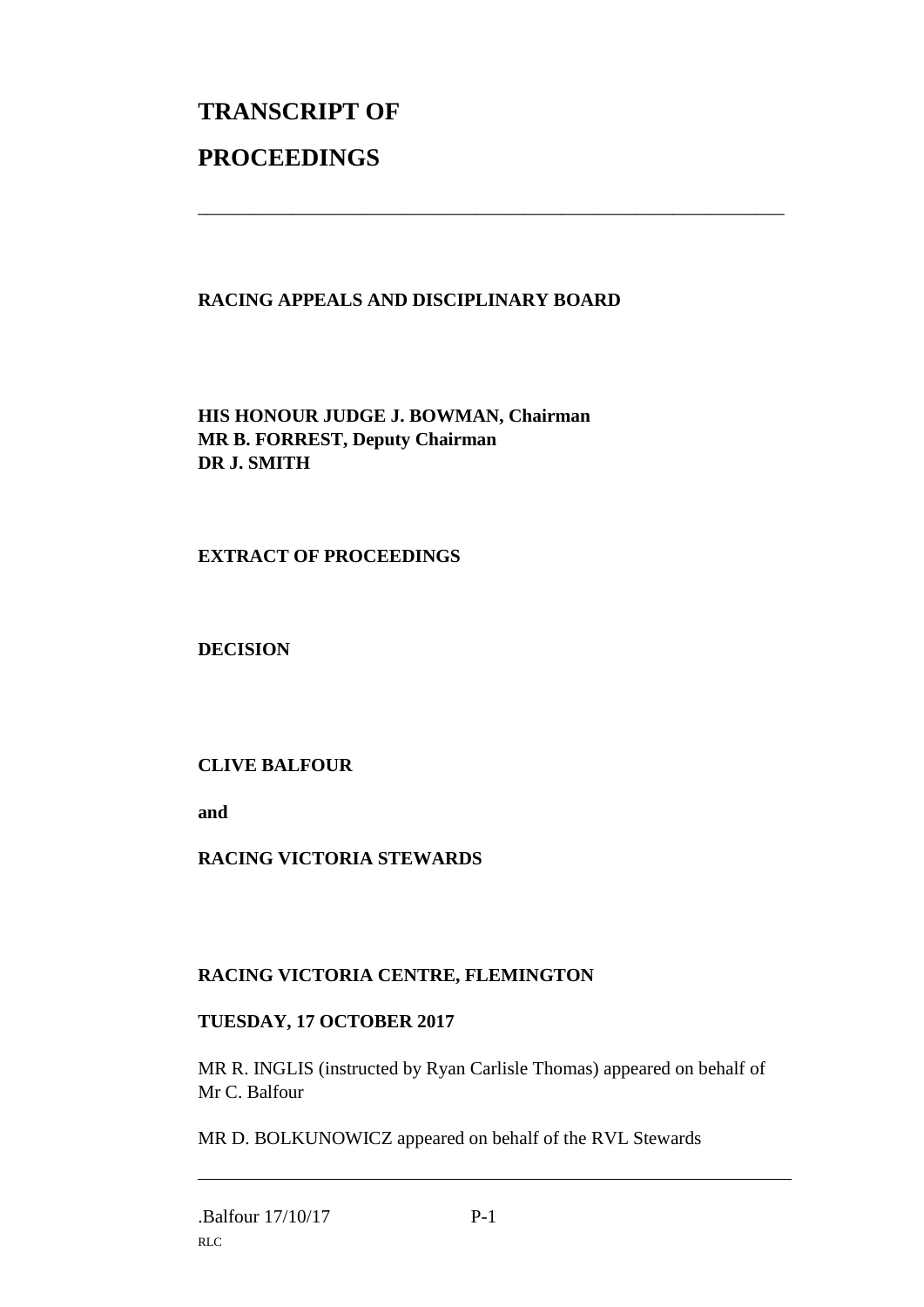CHAIRMAN: Mr Clive Balfour, you have appealed against the decision of the Stewards of 5 October 2017 that you be disqualified for six months on each of three charges, an attempted race-day administration in breach of AR 178AB, those penalties to be served concurrently.

After initially giving the Stewards a false version of events, it is apparent that you comparatively quickly admitted guilt. There is some truth in the suggestion that you were caught red-handed but the bottom line is that you pleaded guilty at a very early stage of the inquiry. As stated, the effective end result is that you were disqualified for six months. You gave immediate notice of your intention to appeal against the severity of the penalty and that remains the situation.

The background is that on 25 September 2017, Stewards carried out a race-day stable inspection at your premises in Tyabb. You had three runners, Alsimon, Tarpeia and Rexmont engaged at Moe on that day. When the Stewards arrived, you had a syringe in your hand and you were standing next to Alsimon. Syringes were subsequently located in the stalls with the other two horses. As stated, after initially giving the Stewards a false reason for the offence, you admitted that you were about to carry out race-day administration to the three horses. That you had not yet done so is why you are charged with attempt.

The substance in each syringe was a mixture of Cophos B and Mitachondral. We accept that these are basically vitamin and amino acid supplements for which no prescription is required and they are freely available over the counter.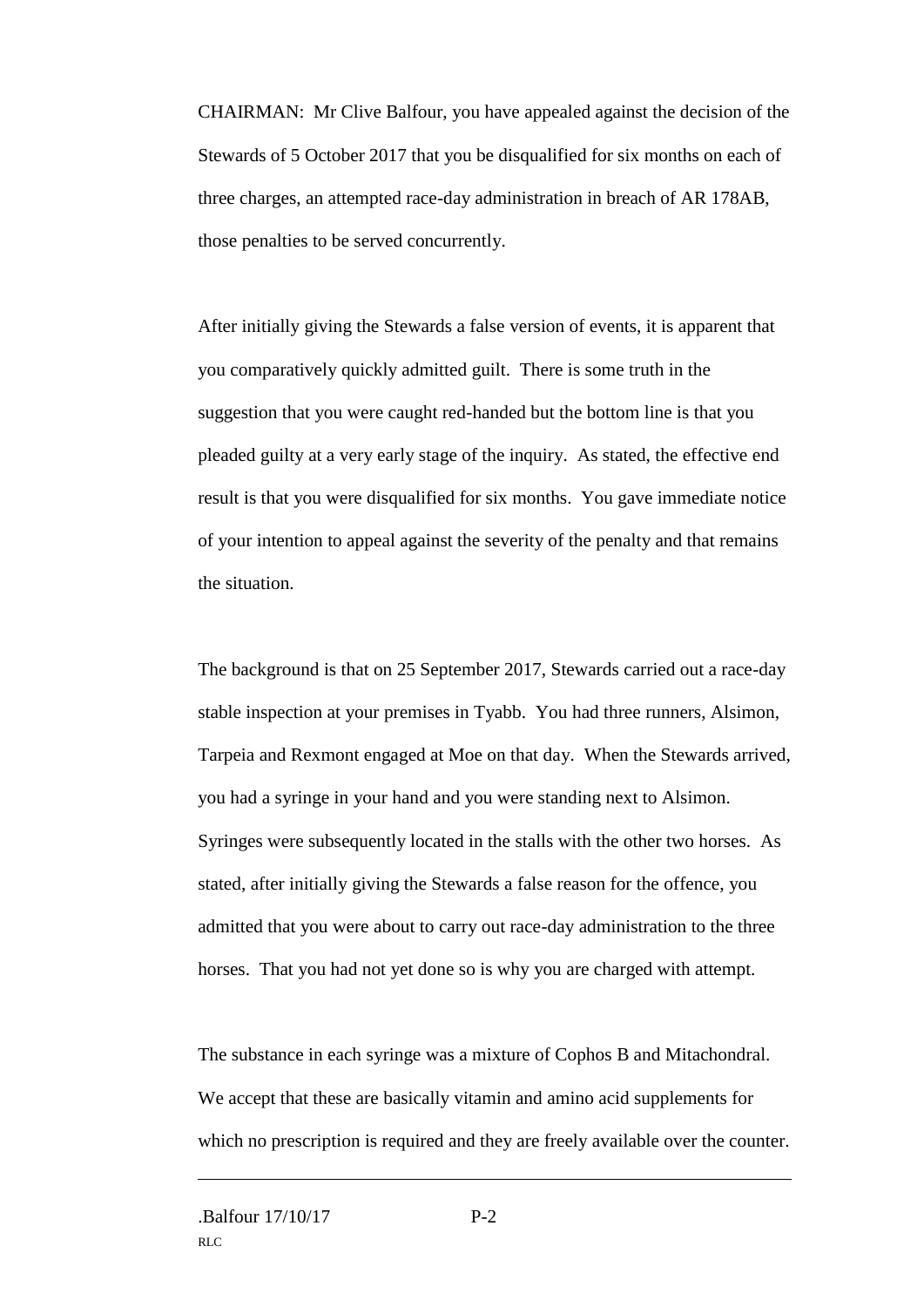We take that into account but the fact remains that any race-day administration or an attempt so to do is a breach of the rules. As Mr Bolkunowicz pointed out on behalf of the Stewards, there have been a number of these cases in recent years and a message must be sent to those in the industry that race-day administration will not be tolerated. Administration by a syringe creates a particularly bad impression. It is damaging to the image of racing and erodes public confidence in the fairness and integrity of racing.

In determining this appeal, we have taken that into account. We have also taken into account that this case involves three horses. We note your explanation, that you believed the administration of these substances was for the purpose of assisting post-race recovery. The horses had not run for some weeks and were about to race on a heavy track. That may be an explanation, but it is no excuse for three clear breaches of the rule.

We have also taken into account some factors in your favour. You made an early plea of guilty. You have been training for 47 years, eight in New Zealand and 39 in Australia. You have an unblemished record which is quite an achievement. You are 73 years of age. You train only a very small number of horses and have some involvement with broodmares. Further, you are far from in the best of health. Your son and son-in-law are also licensed persons in the racing industry. You have also put before us some powerful references, including one from a former Chairman of Stewards, Mr Pat Lalor. We also note that you were charged with attempts, rather than administration, although it must be said that at least one attempt was very close to becoming a reality